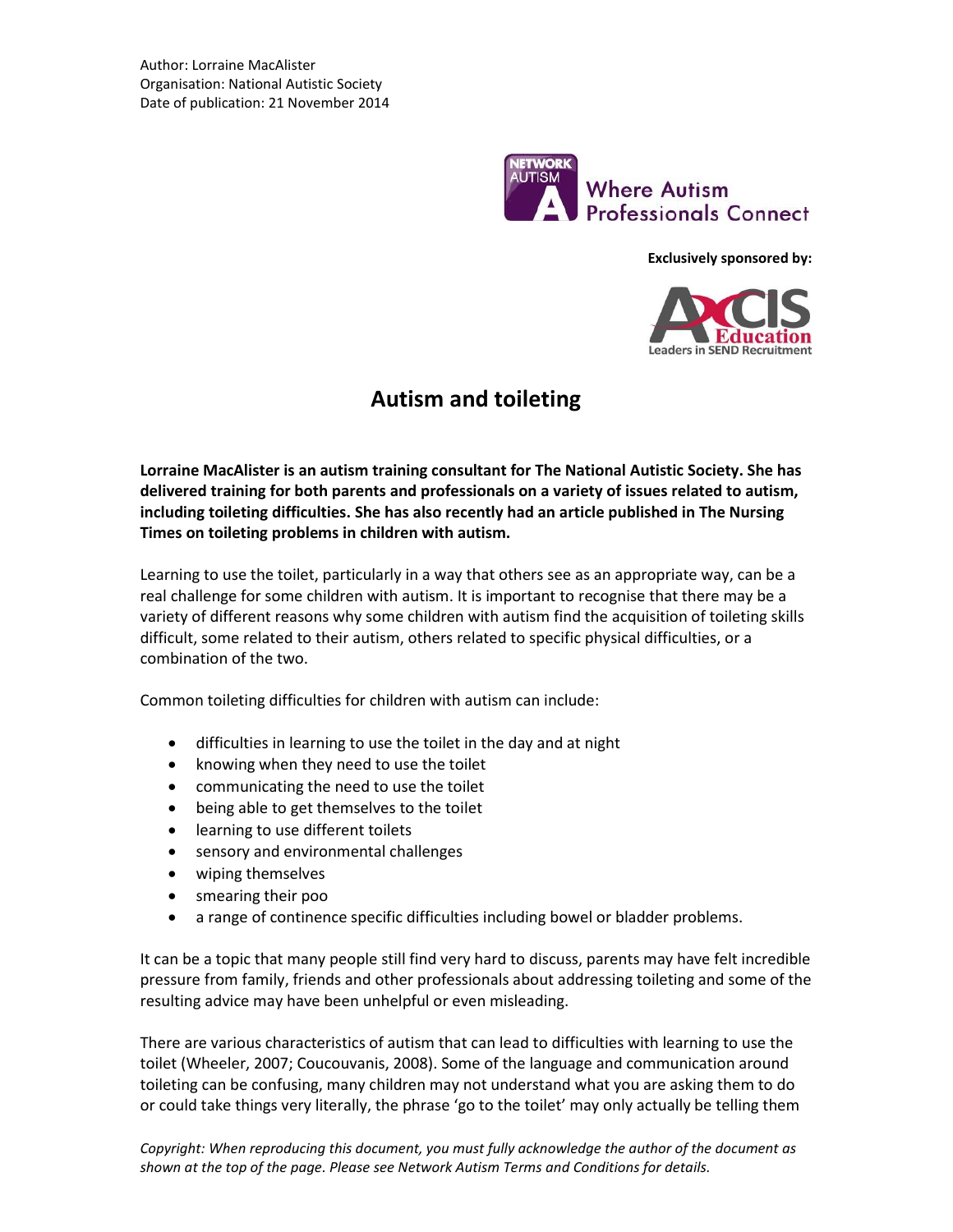to go to the room, not what they should be doing in there. A child may think that you know they have had a wee, may not be aware they should or know how to communicate this.

Some children may not be socially motivated to wear 'big boy/girl pants', may not want to please you by weeing in the right place or understand how pooing in the wrong place can impact on others, they are also less likely to learn new skills by copying other children. A change in routine can be difficult for many and some children gain some skills but have difficulty transferring this knowledge to different toilets. Some have anxieties around using the toilet; think how cleaning product adverts suggest germ monsters live under the toilet seat!

Many children experience sensory differences. For some this can mean they do not register that their bowel or bladder is full or they don't feel the need to go. Some might not be aware of wee's and poo's in their nappy while others enjoy the sensation. Some children may find the bathroom a very overloading room to be in – or they may love it but are more interested in posting things down the toilet or flushing it!

Although it is extremely important to consider the impact of autism on toileting difficulties, it is vital that we also look into whether there are any additional health problems that could be contributing to them. There is a risk when a child has any form of disability that everything can get blamed on that disability, whereas there might be other specific continence issues that need investigating further and treating.

It is important when working with a child with autism to look from both the autism and the health perspective. For example, a child may be in pain from a medical perspective but they either may not be aware of it or may not communicate it. One of the biggest areas of concern that we have found delivering our training to parents and professionals has been the amount of children with constipation that no-one has recognised. As a non-nurse, I've had to learn that just because a child appears to be pooing, doesn't mean they don't have problems with constipation. Many parents and non-health related professionals will need support in understanding this. I often recommend the information leaflets available from [PromoCon](http://www.promocon.co.uk/) and the 'Kids Area' on [ERIC's](http://www.eric.org.uk/) website (for both children and adults).

There is a temptation to delay toilet training with children with autism, however, clinical experience shows that it is preferable to focus on bowel and bladder maturation when choosing when to begin training (PromoCon, 2011).

Extra preparation can be key to successfully using the toilet and overcoming other continence related issues. It is vital to say that success can be achieved, but that it might take longer and need much more preparation and planning. The earlier you can start with addressing any toileting difficulties, the better the chances of success.

Preparation could include considering choosing what words everyone is going to use, planning a visual routine, getting a child used to going in the bathroom, observing the behaviour they are doing and thinking what alternatives we can provide to replace this.

When beginning to address any toileting difficulties, it is important to talk to everyone involved. Trying to teach any new behaviour needs everyone involved to be clear and consistent, so

*Copyright: When reproducing this document, you must fully acknowledge the author of the document as shown at the top of the page. Please see Network Autism Terms and Conditions for details.*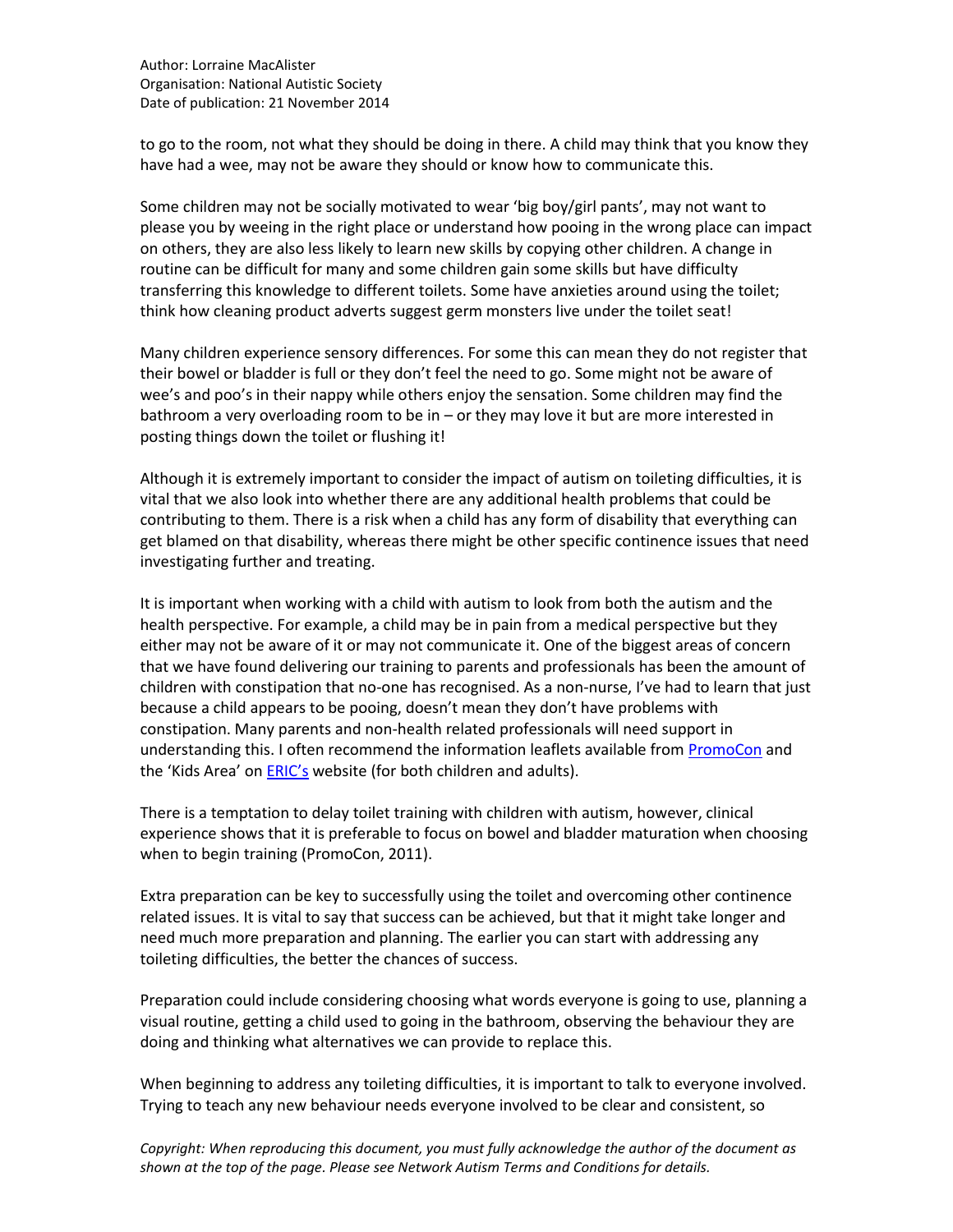Author: Lorraine MacAlister Organisation: National Autistic Society Date of publication: 21 November 2014

changes need to be implemented when everyone is able to mutually support each other with this. It is also important to look at what else is currently going on for the child.

Areas such as:

- ability to go into the bathroom,
- understanding of what a toilet is for,
- use of rewards,
- ability to cope with changes in routines and
- overall level of anxiety and stress

all need to be considered, and may all be things to be addressed during the preparation.

Starting points may include raising the child's awareness of wee and poo, keeping anything associated with toileting (including nappy changes) in the bathroom, changing the child standing up and put the poo into the toilet afterwards (be aware this may be the first time they see their poo, some children enjoy understanding how the body works, what poo is, and where it goes).

Think about clothing and ease of removal, or whether they need an alternative from the potential sensory input they are getting from wearing a nappy. Making the bathroom safe and comfortable with equipment such as a toilet seat, foot stool, or toilet frame. Practice sitting on the toilet (without expectation to wee or poo) as part of their daily routine. Rewards can give feedback and motivate a child, ensure they are appropriate, immediate, and accompanied with praise and specifically for the toilet. Strategies such as sitting a child on the toilet every 30 minutes can often be very unhelpful, as they simply teach a child that toileting is boring or can encourage them to try and empty their bladder every 30 minutes, which is not helpful.

Many children with autism may find it easier to understand and process visual information, so part of preparation may be to choose visual supports that the child can understand. They can also include words or phrases so can encourage everyone involved to use these! The type of pictures needed will be dependent on the child's level of understanding. Choose pictures, symbols or photo's that the child will understand to help them learn what they are asked to do. The resource [Toilet Time](http://www.sensetoys.com/) has a range of pictures that can be used with boys or girls and show different aspects of the toileting process.

It can be helpful to try and consider the different sensory systems and the bathroom environment from the child's perspective.

Consider factors such as:

- the toilet flush,
- reflective mirrors,
- cold tile floors,
- noisy fan,
- strong smelling cleaning products,
- splashes in the toilet,

*Copyright: When reproducing this document, you must fully acknowledge the author of the document as shown at the top of the page. Please see Network Autism Terms and Conditions for details.*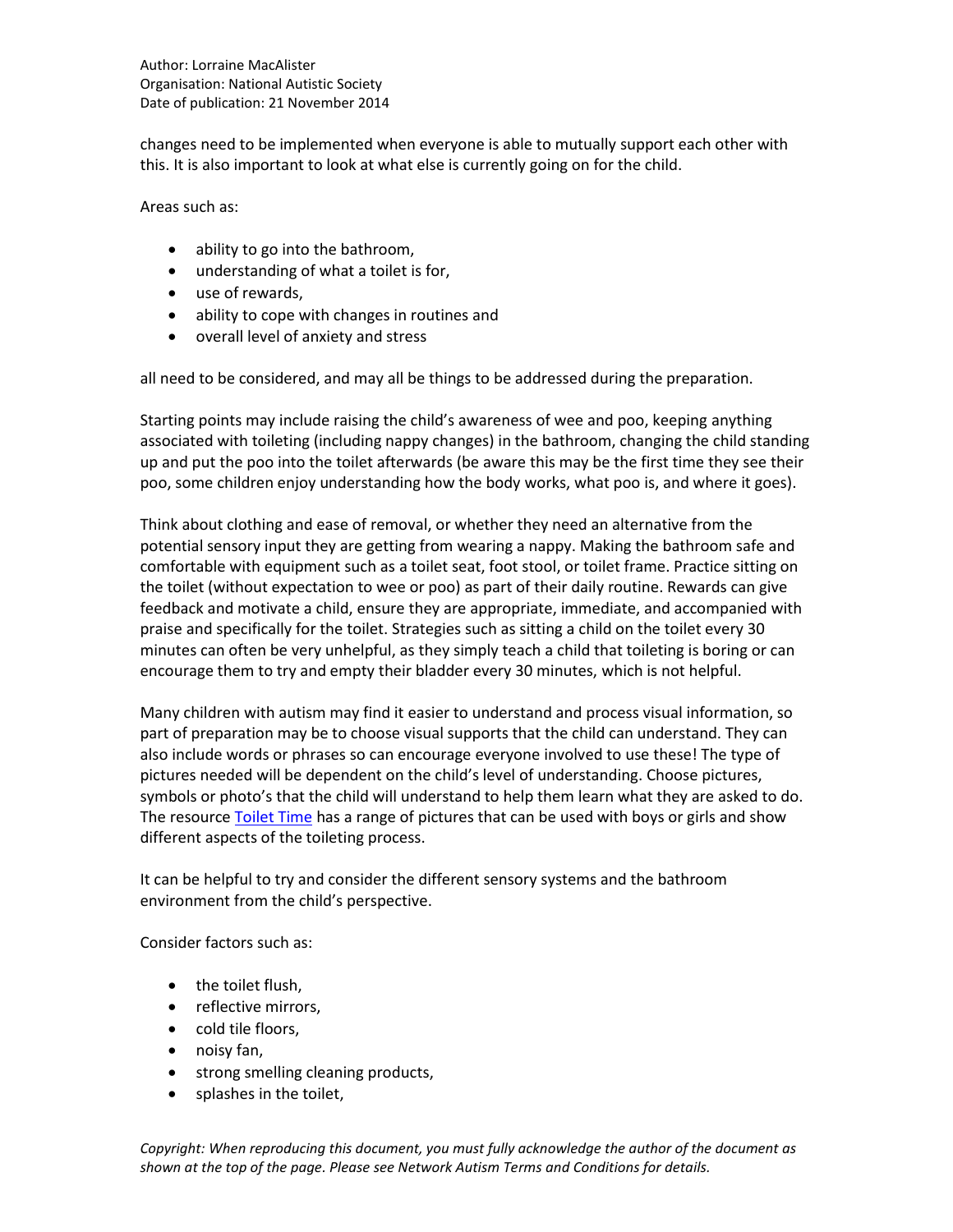Author: Lorraine MacAlister Organisation: National Autistic Society Date of publication: 21 November 2014

- introducing a fiddle toy,
- a weighted lap blanket,
- installing grab rails.

Some children enjoy the sensation and texture of poo. If this is the case, there may be another way they can achieve the same experience (e.g. play dough).

Some children may use the toilet for wee's but not for poos; still wanting their nappy on for pooing or using their pants. This is where you may need to use visual supports and rewards to teach them the new behaviour. Your first step with this child could be getting them to go into the bathroom for a poo. They're still doing it in their nappy or pants at this stage, you are gradually moving them towards the new way of doing things. Next steps might then include standing next to the toilet, then sitting on the toilet (still with their nappy on), then gradually loosening the nappy or pants.

When addressing specific continence difficulties such as constipation or bedwetting, there are now specific NICE Guidelines which contain useful information:

- **Constipation**
- [Bedwetting](http://guidance.nice.org.uk/CG111/NICEGuidance/pdf/English)

To conclude, it is vital to support children, families and caregivers with clear information about the potential difficulties and the fact many of these can be overcome. Successes need to be recorded and celebrated, with the ultimate goal of teaching a child to be as independent as they are able to be.

### **Resources**

#### [One step at a time](http://www.continencevictoria.org.au/resources/one-step-time)

This booklet and set of tip sheets is for parents of a child with special needs. It guides parents through the process of developing toileting skills and toilet training. Also has an accompanying app.

#### [Visual Aids for Learning](http://www.visualaidsforlearning.com/)

This website has a range of free downloadable symbols on toileting.

#### Toilet Time – [www.sensetoys.com](http://www.sensetoys.com/) o[r www.eric.org.uk](http://www.eric.org.uk/)

A 10 page laminated wipe-clean flip book containing Velcro backed pictures of children toilet training. These provide a visual sequence for the stages of toileting. Also sell the symbols individually.